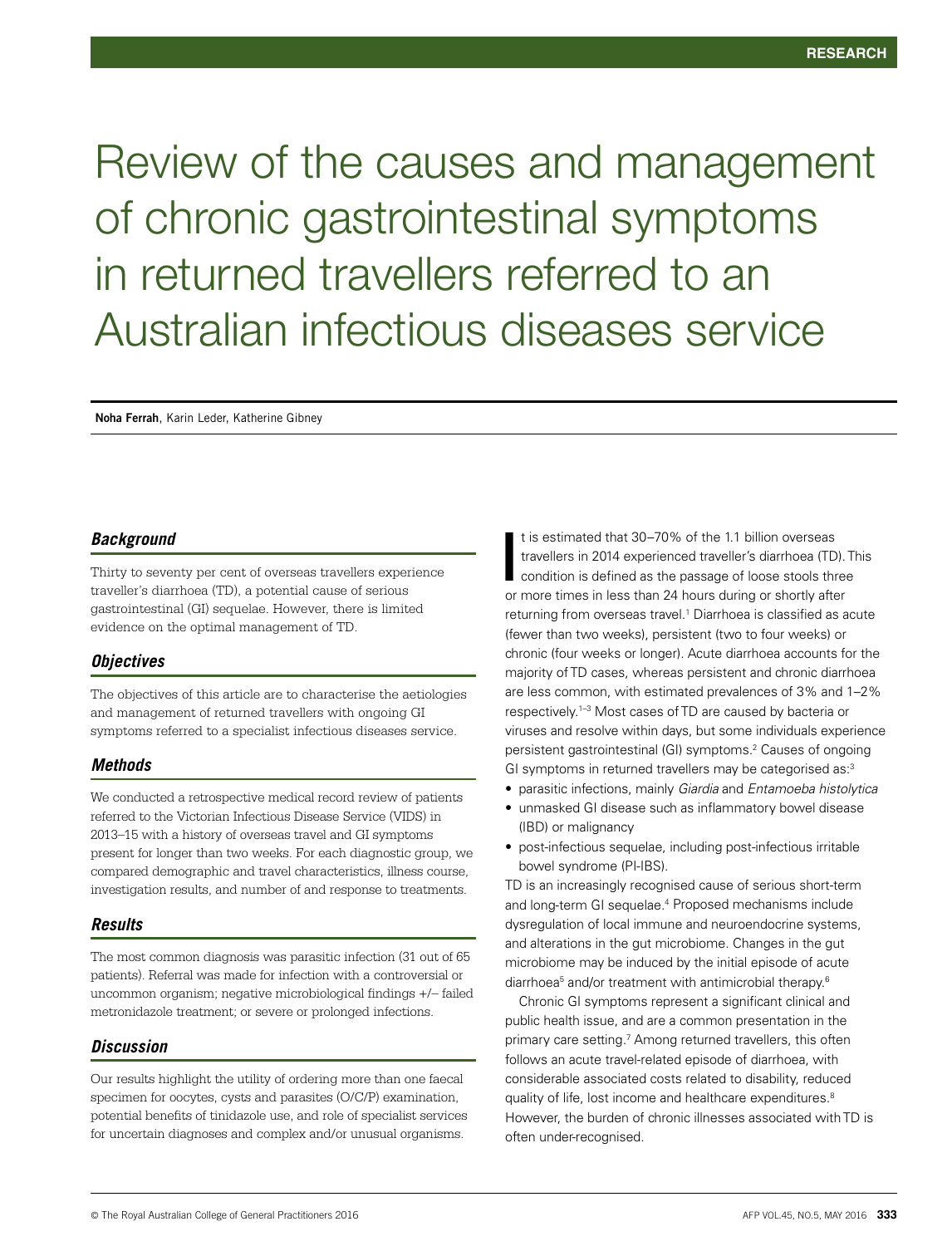Despite reviews and expert opinions on the management of chronic diarrhoea in returned travellers,<sup>3</sup> there is a lack of clear evidence on optimal management to support the guidelines. Most studies have either focused on acute TD rather than long-term symptoms.<sup>9-11</sup> or restricted their analysis to the incidence and aetiologies of ongoing GI symptoms rather than management.<sup>12,13</sup> Therefore. research is needed to generate evidence and inform management protocols for these patients.

The aim of this study was to characterise the aetiologies, investigations and treatments of patients with persistent GI symptoms following travel who were referred to a specialist infectious diseases service.

# Methods

We conducted a retrospective review of the medical files of patients who attended the Victorian Infectious Disease Service (VIDS), an Australian tertiary-level infectious diseases clinic at the Royal Melbourne Hospital, from January 2013 to March 2015. Patients were included in the study if they had:

- travelled overseas in the previous two years
- ongoing GI symptoms lasting longer than two weeks, and

• acquired their illness outside Australia. An initial episode of acute TD was defined as the onset of diarrhoea during or within 10 days of returning to Australia from travelling, and lasting fewer than two weeks.1 Travel zone risk level was based on TD prevalence according to travel destination by the Centers for Disease Control and Prevention (CDC; Table 1). Patients were recorded as having abnormal investigation findings if tests performed prior to or after referral to VIDS consultation were abnormal. Diagnoses were assigned by VIDS physicians on the basis of microbiology, clinical features, investigation results or response to treatment. Outcomes were recorded as resolution of symptoms and clinical state at discharge. If patients had not been

discharged by the end of the study period, their outcome was recorded as unknown.

Data were collected retrospectively by a review of electronic and hard copy medical record files to extract information on patients':

- demographics (age, sex, country of birth and current residence)
- travel histories (reason for travel, destination and duration)
- reason for seeking medical care
- clinical symptoms and examination findings
- results of investigations

• diagnoses, treatment and outcomes. Descriptive analysis was performed and comparisons made between diagnostic groups (Excel, Microsoft Corporation, 2013). This study was conducted as an internal quality assurance audit and hence human research ethics committee approval was not required.

# **Results**

Data were recorded for 65 patients (Table 1), accounting for 159 visits (1.5% of all VIDS travel clinic outpatient consultations during the study period). Fifty (77%) patients were under 40 years of age. Most were tourists travelling for longer than 30 days to high-risk zones (Table 1) in the Asia-Pacific region (34 patients) or Africa (13 patients). Of the 65 patients, 36 (55%) were diagnosed with an infectious cause, mostly parasitic (Table 1). Non-infectious diagnoses included PI-IBS (12 cases, 18%), rheumatological diseases (five cases), IBD (two cases) and rectal adenocarcinoma (one case). Thirty (46%) patients without parasitic infection reported an initial episode of acute TD, which mostly abated (n = 21, 70%), yet lingering GI symptoms prompted referral. Overall, of 52 patients with known time between return and presentation, 38 (73%) presented more than four weeks following their return to Australia.

Diarrhoea and abdominal pain were the most frequently reported symptoms. Most patients with a fever were diagnosed with an infectious aetiology

(Figure 1). The duration of diarrhoea and abdominal pain was longest in the parasitic infection and PI-IBS groups (maximum duration of longer than 2.5 years). Significant impact on daily activities was reported in 14 cases, consisting of hospitalisations and time off work.

Across all diagnostic groups, 62 (95%) patients had microscopy testing for faecal oocyte, cyst and parasite (O/C/P), of which 37 (60%) were positive. In patients with parasitic infections, 24/30 (80%) O/C/P tests were positive (Figure 2) and the remaining 20% were diagnosed using polymerase chain reaction (PCR), antigen and/or serological tests. In one case of discordant results (O/C/P positive for *Entamoeba spp*. and PCR negative), treatment was administered and resulted in symptom resolution.

Seventeen patients whose first faecal sample was negative had a second sample taken. Of these patients, nine (52%) had a positive microbiological result on repeat testing. This suggests there was an incremental benefit in ordering more than one one faecal test before commencing treatment. Faecal PCR testing was performed when species identification could not be confirmed on microscopy alone, such as for *Entamoeba histolytica* (n = 6). Other investigations included coeliac disease serology, thyroid function tests, malabsorption markers and human immunodeficiency virus (HIV) testing (all negative). Imaging studies and upper/lower GI endoscopy were ordered if indicated, and yielded positive findings in 11/23 cases (48%). Referral to gastroenterology services was more frequent among patients without infectious causes identified  $(n = 16/25, 47\%)$ .

Prior to VIDS referral, 34 of the 65 patients (52%) received antimicrobial treatment (most commonly metronidazole 400 mg, azithromycin 500 mg or doxycycline 200 mg). Fifty-two patients (80%) received therapy at VIDS (Figure 2). All patients with microbiological evidence of infection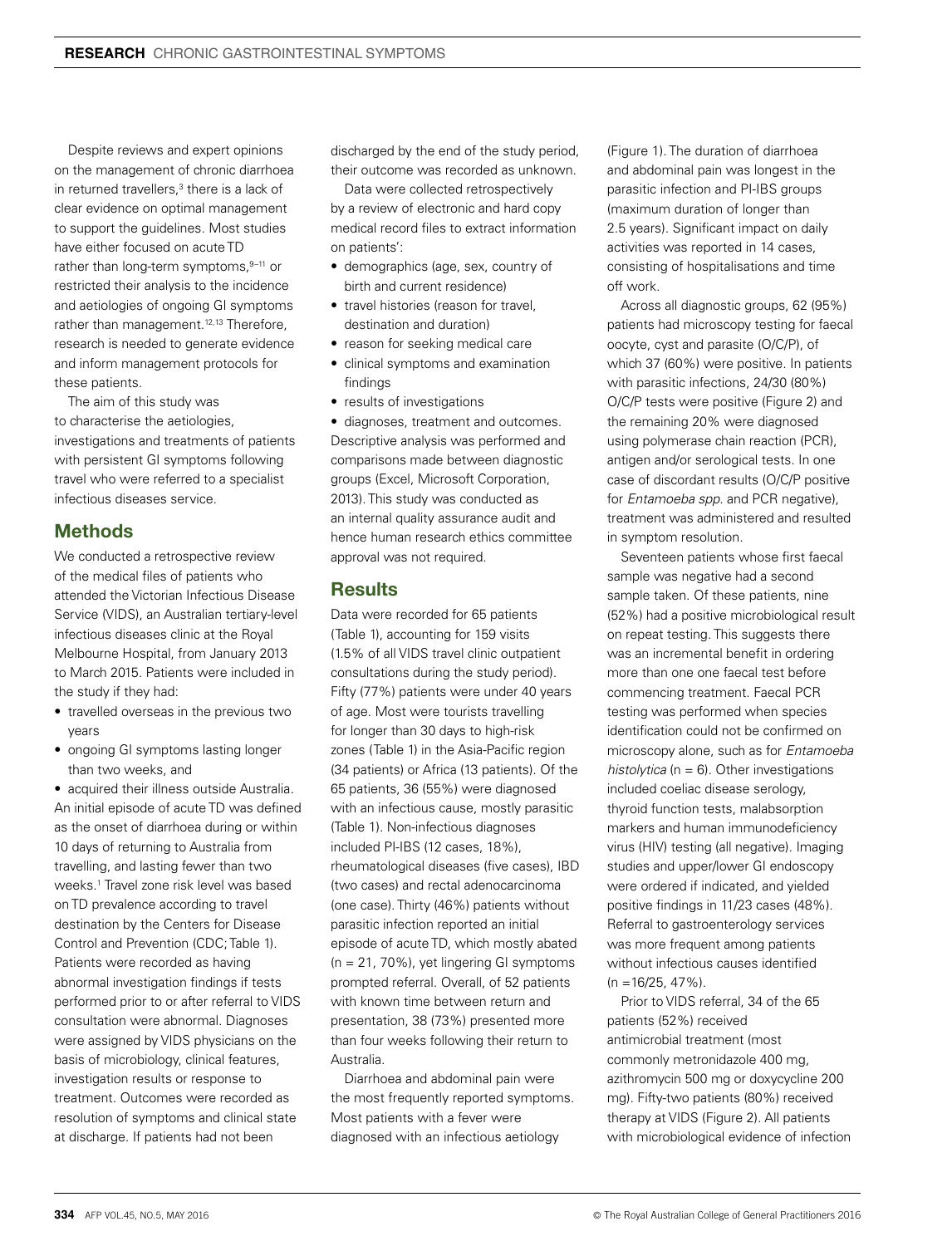received targeted treatment, except those with *Blastocystis hominis*, of whom only nine out of 13 were treated. Of 26 patients with negative faecal samples, ten (38%) received empirical antimicrobial treatment (Table 2). Among 35 patients with known response, 24 (69%) obtained significant symptomatic improvement or resolution following their last treatment (Figure 2), including six of eight patients with *B. hominis* and known response, two of six patients with *Dientamoeba fragilis* infection and known response, and one of seven empirically treated with known response (Table 2). Among 24 patients who responded to antimicrobial treatment, 15 had posttreatment faecal testing and 13 had documented microbiological cure.

Where outcome at discharge was known, resolved symptoms were reported by  $90\%$  (n = 19/21) of those with parasitic infections, in contrast to 46%  $(n = 11/24)$  of other diagnostic groups

(Figure 2). Of 13 patients who did not receive antimicrobial therapy, nine were discharged symptom-free following supportive treatment (two patients), dietary modification (four patients) or illness resolving spontaneously (three patients). Of the 15 patients discharged with persistent symptoms (including one patient in the bacterial/viral diagnostic group not shown in Figure 2), nine were referred to another clinic (mainly gastroenterology).

#### Table 1. Comparison of demographic and travel characteristics, initial TD and presentation to VIDS between diagnostic groups

| <b>Diagnosis</b>                                                                  |                              |                        |                |                        |                    |             |  |  |  |  |  |  |
|-----------------------------------------------------------------------------------|------------------------------|------------------------|----------------|------------------------|--------------------|-------------|--|--|--|--|--|--|
|                                                                                   | Bacterial/viral<br>infection | Parasitic<br>infection | PI-IBS         | Other GI<br>pathology* | Other <sup>t</sup> | Total       |  |  |  |  |  |  |
| n(%)                                                                              | 5(8)                         | 31(47)                 | 12(18)         | 10(16)                 | 7(11)              | 65 (100)    |  |  |  |  |  |  |
| <b>Demographics</b>                                                               |                              |                        |                |                        |                    |             |  |  |  |  |  |  |
| Male sex                                                                          | $\overline{2}$               | 18                     | 5              | $\overline{7}$         | 3                  | 35 (100)    |  |  |  |  |  |  |
| Age in years - median (IQR)                                                       | 40 (29-40)                   | $36(29 - 41)$          | 38 (28-46)     | $34(31 - 34)$          | 36 (29-38)         | 35 (29-42)  |  |  |  |  |  |  |
| Traveller type <sup>#</sup>                                                       |                              |                        |                |                        |                    |             |  |  |  |  |  |  |
| Visiting family and relatives                                                     | $\circ$                      | 8                      | $\mathbf{O}$   | 3                      | $\mathbf{0}$       | 11          |  |  |  |  |  |  |
| Tourist                                                                           | $\overline{4}$               | 11                     | 11             | 3                      | 6                  | 35          |  |  |  |  |  |  |
| Long-term <sup>§</sup>                                                            | $\mathbf{1}$                 | 12                     | 1              | 3                      | 1                  | 18          |  |  |  |  |  |  |
| Travel zone risk <sup>#</sup>                                                     |                              |                        |                |                        |                    |             |  |  |  |  |  |  |
| High                                                                              | 4                            | 23                     | 9              | 6                      | 6                  | 48          |  |  |  |  |  |  |
| Medium                                                                            | $\circ$                      | 3                      | $\overline{2}$ | $\overline{2}$         | $\mathbf{1}$       | 8           |  |  |  |  |  |  |
| Low                                                                               | $\mathbf 0$                  | 3                      | 1              | $\mathbf{1}$           | $\Omega$           | 5           |  |  |  |  |  |  |
|                                                                                   |                              | Travel duration**      |                |                        |                    |             |  |  |  |  |  |  |
| Number of days - median (IQR)                                                     | 35 (30-56)                   | 60 (36-183)            | 75 (22-183)    | 30 (23-92)             | 67 (26-197)        | 54 (28-176) |  |  |  |  |  |  |
| Travelled > 30 days                                                               | 2                            | 12                     | $\overline{7}$ | $\overline{2}$         | 3                  | 26          |  |  |  |  |  |  |
| Pre-VIDS <sup>#</sup>                                                             |                              |                        |                |                        |                    |             |  |  |  |  |  |  |
| Initial TD (number resolved)                                                      | 4(3)                         | 10(6)                  | 6(4)           | 5(3)                   | 5(5)               | 30(21)      |  |  |  |  |  |  |
| Pre-VIDS treatment                                                                | 3                            | 16                     | 6              | 5                      | $\overline{4}$     | 34          |  |  |  |  |  |  |
| Number of treatments - median (IQR)                                               | $1(0-1)$                     | $0.5(0-1)$             | $0.5(0-2)$     | $0.5(0-1)$             | $1(0.5-1)$         | $1(0-1)$    |  |  |  |  |  |  |
| Time to presentation to VIDS <sup>tt</sup>                                        |                              |                        |                |                        |                    |             |  |  |  |  |  |  |
| Time to presentation to VIDS'<br>should contain 'Number of days -<br>Median (IQR) | 51 (29-89)                   | 56 (24-445)            | 195 (67-544)   | 71 (45-132)            | 98 (67-248)        | 88 (29-265) |  |  |  |  |  |  |
| Presented within four weeks of return                                             | $\overline{2}$               | 8                      | 1              | $\overline{2}$         | 1                  | 14          |  |  |  |  |  |  |
|                                                                                   |                              |                        |                |                        |                    |             |  |  |  |  |  |  |

*IQR, inter-quartile range; PI−IBS, post-infection irritable bowel syndrome; GI, gastrointestinal; VIDS, Victorian Infectious Diseases Service*

*\*Includes IBD, eosinophilic colitis, rectal carcinoma and non-infectious liver pathology*

*† Includes rheumatological pathology and unknown cause for symptoms at discharge*

*§ Includes business, volunteer, missionary and migrating travellers*

<sup>II</sup>Defined based on prevalence rates of TD as a function of travel destination by the Centers for Disease Control and Prevention. Low-risk areas include Northern and *Western Europe, North America, New Zealand and Japan. Medium-risk areas include Southern and Eastern Europe, Russia, the Middle East, South Africa and the Caribbean. High-risk areas include Asia, Sub-Saharan Africa, India and Latin America*

*Number of unknown: ‡ 1; # 4; \*\*23; ††13*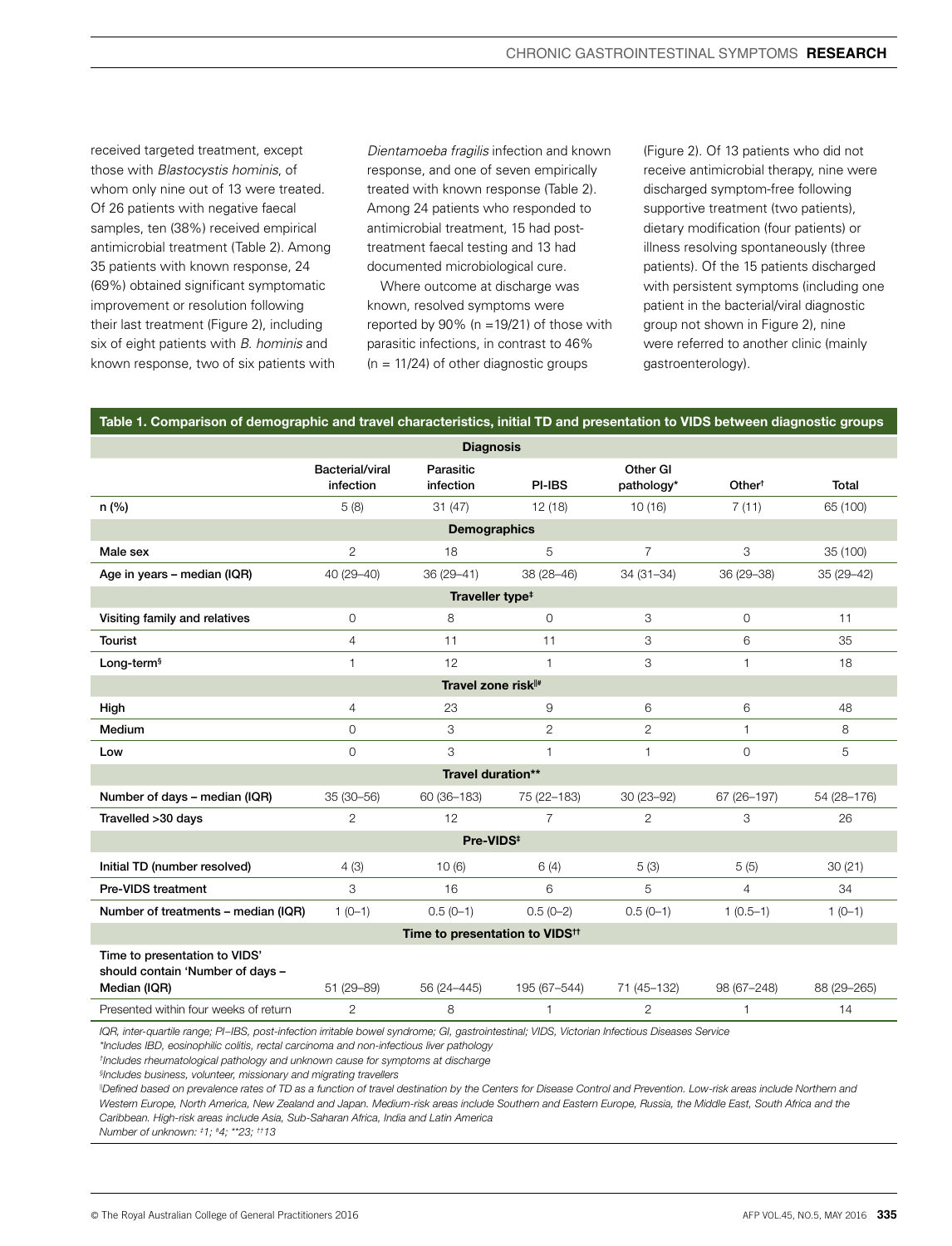

Figure 1. Prevalence of diagnostic groups by presenting symptoms

*abdo., abdominal; inf., infection; PR, per rectum; N/A/F, patient presents with one of more of nausea/ vomiting, anorexia and food intolerance*

Ten patients were prescribed metronidazole (400 mg three times daily for seven days) prior to VIDS referral, without symptomatic improvement (Table 2). Following referral, metronidazole was prescribed only to treat *Clostridium difficile* and *E. histolytica* infections (the latter followed by paromomycin to eradicate cysts in the GI tract), and as a secondline treatment for *Helicobacter pylori* infections. Tinidazole (2 g as single dose, first-line treatment of giardiasis)14 was the most commonly prescribed antibiotic at VIDS; however, it was rarely prescribed prior to referral. Twenty-one patients were treated with tinidazole as a single agent, of whom 50% (8 out of 16 patients) of those with a known response improved (Table 2).



Figure 2. Flowchart of patient treatment and outcome at discharge by diagnostic groups (bacterial/viral infection excluded: *H. pylori* [two cases] *C. difficile* [two cases], *Norovirus* [one case])

*O/C/P, oocytes/cysts/parasites; PI–IBS, post-infection irritable bowel syndrome; GI, gastrointestinal \*Respectively, one and two patients in these groups did not have documented O/C/P testing*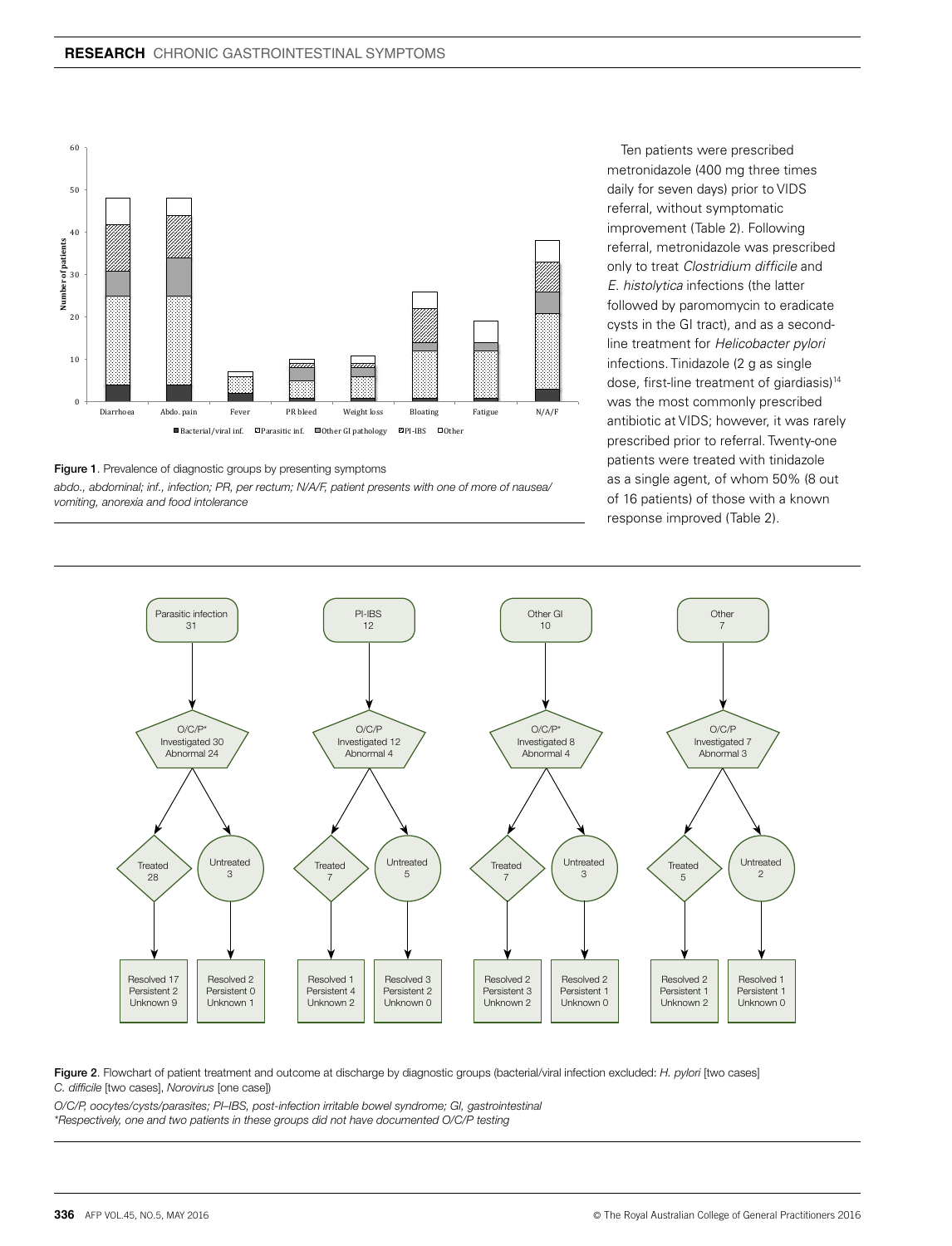Paromomycin as a sole agent was prescribed prior to VIDS in only one case, where it was prescribed to a patient while they were overseas. Seven patients were treated with paromomycin (500 mg, three times daily for one week)<sup>14</sup> as a single agent, of whom 83% (5 out of 6 patients) with a known response improved. Six patients received a combination of tinidazole and paramomycin, and 40% (2 out of 5 patients) with a known outcome improved. Praziquantel  $(10 \text{ mg/kg}$  as a single dose $)^{14}$  was prescribed for five cases of *Taenia*  infection, with good symptom resolution (Table 2).

# **Discussion**

Persistent GI symptoms post-travel are not uncommon<sup>15</sup> and have myriad causes. In our patient group, the most common diagnosis was parasitic infection (mostly protozoan). *C. difficile* was also an important bacterial cause for symptoms lasting longer than two weeks. Its prevalence is rising among returned travellers, thus detection through toxin assay should be requested in this population.<sup>12,16</sup> Among noninfectious causes, several patients reported a preceding episode of TD, indicating TD may act as a trigger for prolonged GI symptoms.4,5 This highlights PI-IBS as an increasingly recognised cause of persistent symptoms in returned travellers with previous TD, with a reported prevalence of 4-17%.<sup>13,17,18</sup>

Initial management of prolonged post-travel GI symptoms by general practitioners (GPs) often involves faecal testing followed by directed or empirical treatment. A subset of patients with persistent GI symptoms was referred to specialist services. A history of overseas travel is more likely to prompt referral to an infectious diseases specialist to exclude infection.<sup>19</sup> While the management of chronic GI symptoms post-travel has been discussed in the literature.<sup>15,20,21</sup> clear guidelines based on empirical evidence specifically addressing investigations, treatment and when to refer are lacking. Auditing the causes, management and outcomes of returned travellers with ongoing GI symptoms referred to a tertiary infectious diseases clinic is a valuable step towards developing such guidelines.

Our study highlights several key points relevant to GPs caring for returned travellers with prolonged GI symptoms. First, abdominal pain was as frequently reported as diarrhoea<sup>13</sup> and may warrant investigations and treatment of an infectious cause even when diarrhoea is not present. Second, the investigation of choice remains faecal O/C/P, with an incremental benefit in conducting more than one faecal test before commencing treatment. Parasites can be intermittently shed; hence, a single negative result does not exclude their presence. Analysis of a second specimen is beneficial when symptoms persist and a cause has not been identified.<sup>22</sup> However, Medicare Benefits Schedule (MBS) rebate for stool examination of O/C/P is provided only once in any seven-day period.<sup>23</sup>

The superiority of PCR over microscopy remains a matter of debate, as the latter enables detection of parasites not included in PCR panels.<sup>24</sup> Nonetheless, given its higher sensitivity and faster turnaround time, PCR is already available

| Table 2. Microbiological evidence of infection, antimicrobial therapy and response to therapy for patients with confirmed or |
|------------------------------------------------------------------------------------------------------------------------------|
| suspected parasitic infection                                                                                                |

| saspected parasitic impotion                                            |                 |                       |                          |                          |                                |            |                                               |  |  |  |
|-------------------------------------------------------------------------|-----------------|-----------------------|--------------------------|--------------------------|--------------------------------|------------|-----------------------------------------------|--|--|--|
| Faecal pathogens*                                                       | <b>Positive</b> | Overall**             | Met                      | <b>Tin</b>               | <b>Tin/Par</b>                 | Par        | <b>Others</b>                                 |  |  |  |
| <b>B.</b> hominis                                                       | 13              | $9(6)^+$              | 2(0)                     | $6(4)$ <sup>†</sup>      | 1(1)                           | 1(1)       |                                               |  |  |  |
| B. hominis and D. fragilis                                              | 4               | 4(2)                  | 3(1)                     | $\overline{\phantom{m}}$ | $\qquad \qquad -$              | 1(1)       | 1 $(0)^{\ddagger}$                            |  |  |  |
| D. fragilis                                                             | 3               | 6(2)                  | 2(0)                     | 2(0)                     | 4(1)                           | 1(1)       |                                               |  |  |  |
| Giardia                                                                 | 4               | $4(2)^{+}$            | -                        | 4 $(2)$ <sup>†</sup>     | $\qquad \qquad -$              | -          | 1 $(0)$ <sup>§</sup>                          |  |  |  |
| E. histolytica                                                          | 6               | $3(2)^{+}$            | 2(2)                     | $\overline{\phantom{0}}$ | $1(0)^{+}$                     | 2(2)       |                                               |  |  |  |
| Taenia sp.                                                              | 5               | 5(4)                  | $\qquad \qquad -$        |                          |                                | -          | $5(4)$ <sup>†  </sup> ; 2<br>$(0)^{\ddagger}$ |  |  |  |
| T. trichuria                                                            |                 | 1(1)                  | $\overline{\phantom{0}}$ | $\overline{\phantom{0}}$ | $\qquad \qquad -$              | -          | $1(1)^{*}$                                    |  |  |  |
| C. sinensis/Opisthorchis                                                |                 | 1(1)                  | -                        | $\qquad \qquad -$        | $\qquad \qquad \longleftarrow$ | -          | $1(1)^{  }$                                   |  |  |  |
| Suspected parasitic<br>infection (negative<br>microbiological findings) | 0               | $10(1)$ <sup>++</sup> | 3(1)                     | $8(0)$ <sup>tt</sup>     |                                | $1(-)^{+}$ | $2(0)^{\ddagger}$                             |  |  |  |

*Results shown are number treated (number resolved)*

*\*Bacterial/viral infection excluded: H. pylori (two cases) C. difficile (two cases), Norovirus (one case); \*\*Had* ≥*1 antimicrobial*

*Number of unknown: † 1; ††3*

*Other antimicrobial agents: ‡ Albendazole; § Nitazoxanide; ||Praziquantel; # Mebendazole*

*Met, metronidazole; Tin, tinidazole; Par, paromycin*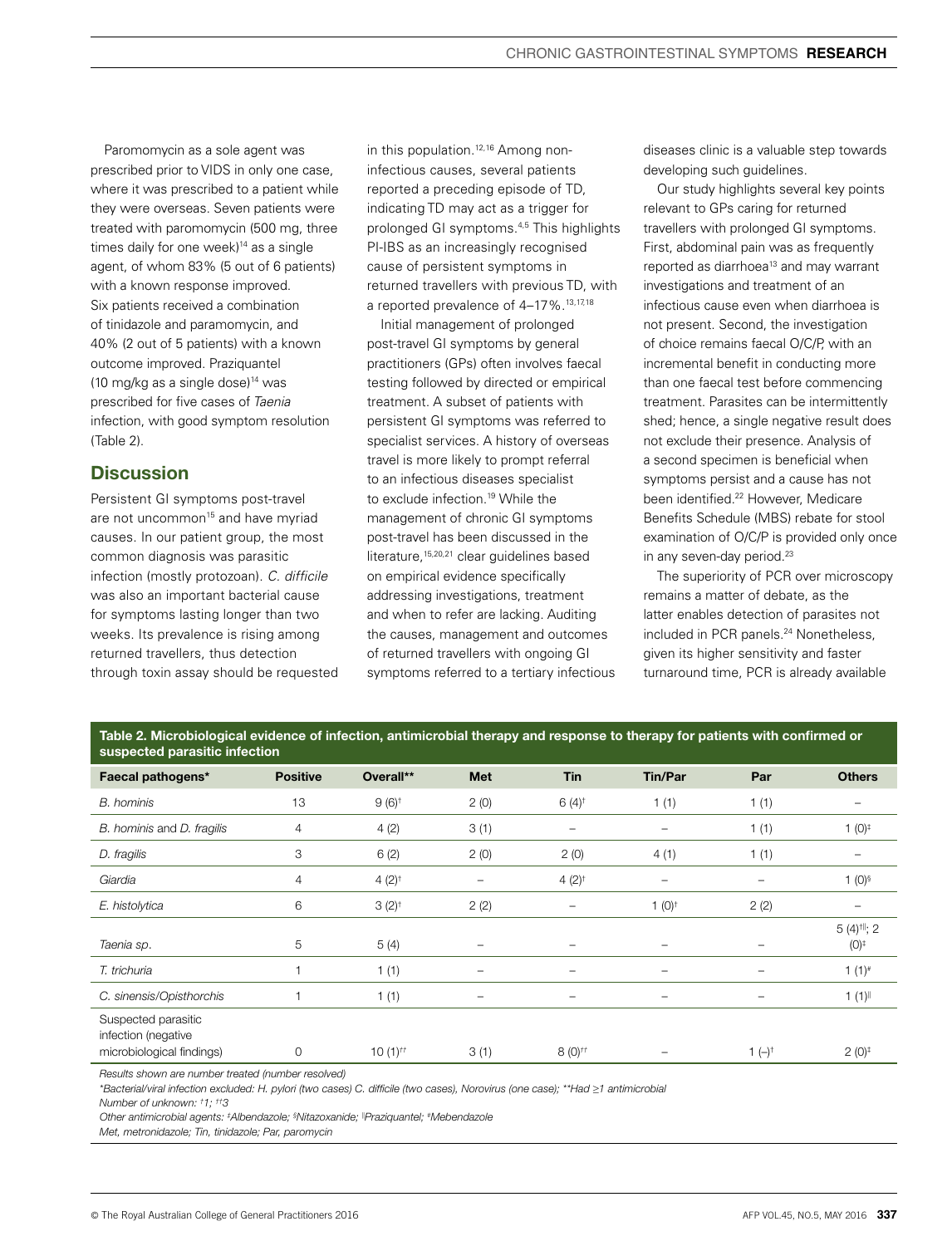in a number of pathology laboratories across Australia. It is likely to become the mainstay for the diagnosis and follow-up of enteric infections once reimbursement and logistic systems become established.<sup>24</sup> However, clinically non-significant positive results sometimes arise, so PCR must be interpreted in the context of clinical findings.

Third, management can be problematic for organisms where pathogenic potential is controversial and for which different subtypes may have varying degrees of pathogenicity25 (eg *B. hominis* and, to a lesser extent, *D. fragilis and Giardia*<sup>26,27</sup>). Also, management can be challenging when no pathogen is detected. Consistent with other studies,<sup>28,29</sup> we observed some discrepancies between microbiological cure and clinical symptoms. However, the positive response of some patients harbouring these organisms suggests that a trial of treatment is warranted in the setting of congruent symptoms.<sup>25</sup> Insofar as most enteric infections are acquired by ingestion of contaminated food or water, co-infection with multiple pathogens is possible. Thus, microbial treatment may be acting on unidentified pathogens.3

Fourth, metronidazole is often recommended as first-line therapy for the empirical treatment of suspected parasitic infections.<sup>19,21</sup> Our observation of patients referred following failed metronidazole treatment could be due to selection bias rather than lack of efficacy. Although metronidazole and tinidazole have equivalent efficacy for many indications, tinidazole is required for a shorter duration and is generally better tolerated.30 Our results suggest that GPs could consider tinidazole as first-line treatment in this patient group, or as second-line therapy for those who have not responded to metronidazole.

A trial of multiple antimicrobial agents may, however, be necessary, as observed in this study. For patients who do not respond to tinidazole, an alternative agent, such as paromomycin, should be considered. Paromomycin can be effective as a single agent for a number

of parasitic infections,<sup>31</sup> but it is not in widespread use. This is partly because its access is restricted to authorised prescribers on a case-by-case basis.<sup>32</sup> Patients may therefore need to be referred to an infectious diseases service for such therapy because GPs cannot prescribe paromomycin.

Our results suggest that referral to an infectious diseases service is recommended in cases of diagnostic uncertainty (eg negative faecal tests results or detection of a controversial organism), failed treatment with metronidazole, and for specialist input on the management of severe and/or unusual infections.

This study reports on a highly selected patient group, which limits generalisability. Nevertheless, it is instructive regarding the management of prolonged posttravel GI symptoms. Further research is necessary to:

- determine the optimal number of diagnostic faecal tests
- evaluate the role of routine PCR
- better ascertain the relationship between treatment and cure (both symptomatic and microbiological) for organisms with variable pathogenicity
- compare treatment with agents such as tinidazole and paromomycin.

# Implications for general practice

- Abdominal pain is as frequent as diarrhoea in returned travellers, and may warrant investigations and treatment of an infectious cause without the presence of diarrhoea.
- There are incremental benefits in ordering at least two faecal samples in symptomatic patients with a first negative faecal specimen and persistent symptoms.
- Referral to an infectious diseases service in cases of diagnostic uncertainty and/or failed management should be considered.
- If metronidazole treatment has failed, a trial of tinidazole before referral to an infectious diseases specialist may be beneficial.

# Conclusion

Persistent GI symptoms post-travel are difficult to manage and a source of frustration for patients. Our results highlight the utility of ordering more than one faecal specimen for O/C/P examination, potential benefits of tinidazole use by GPs, and the role of specialist services for patients with uncertain diagnoses or complex and/or unusual organisms.

#### Authors

Noha Ferrah BSc, BBiomed, MD, Research Student, Victorian Infectious Disease Service, Royal Melbourne Hospital, Parkville, VIC. nohaferrah@ gmail.com

Karin Leder MBBS, FRACP, PhD, MPH, DTMH, Professor, Head of Travel Medicine and Immigrant Health, Victorian Infectious Disease Service, Royal Melbourne Hospital, Parkville, VIC; Department of Epidemiology and Preventive Medicine, Monash University, The Alfred Centre, Melbourne, VIC

Katherine Gibney, MBBS, FRACP, MPH, Infectious Diseases Physician, Victorian Infectious Disease Service, Royal Melbourne Hospital, Parkville, VIC; Department of Epidemiology and Preventive Medicine, Monash University, The Alfred Centre, Melbourne, VIC

Competing interests: Karin Leder has received research grants from GSK and Sanofi, personal fees from Immuron, and other support from Sanofi and GSK, all outside the scope of the submitted work. Katherine Gibney notes that CSL contributed to the National Health and Medical Research Council (NHMRC)-Gustav Nossal postgraduate award.

Provenance and peer review: Not commissioned, externally peer reviewed.

#### Acknowledgments

The authors thank Dr Thomas Schulz (VIDS ID physician) for his assistance with creating the new 'Gastrointestinal symptoms' clinical audit research electronic health record (CAReHR) clinical problem page, Ms Elizabeth Matchett and Ms Paulette Manton (VIDS registered nurses) for their assistance with identifying and obtaining medical records of eligible patients, and Prof Beverley-Ann Biggs for reviewing the manuscript.

#### References

- 1. Connor BA. Travelers' diarrhea. In: Centers for Disease Control and Prevention. CDC health information for international travel 2016 (The yellow book). Atlanta, GA: CDC, 2015. Available at wwwnc.cdc.gov/travel/yellowbook/2016/ the-pre-travel-consultation/travelers-diarrhea [Accessed 22 February 2016].
- 2. DuPont AW, DuPont HL. Travelers' diarrhea: Modern concepts and new developments. Curr Treat Options Gastroenterol 2006;9(1):13–21.
- 3. Connor BA. Chronic diarrhea in travelers. Curr Infect Dis Rep 2013;15(3):203–10.
- 4. Connor BA, Riddle MS. Post-infectious sequelae of travelers' diarrhea. J Travel Med 2013;20(5):303–12.